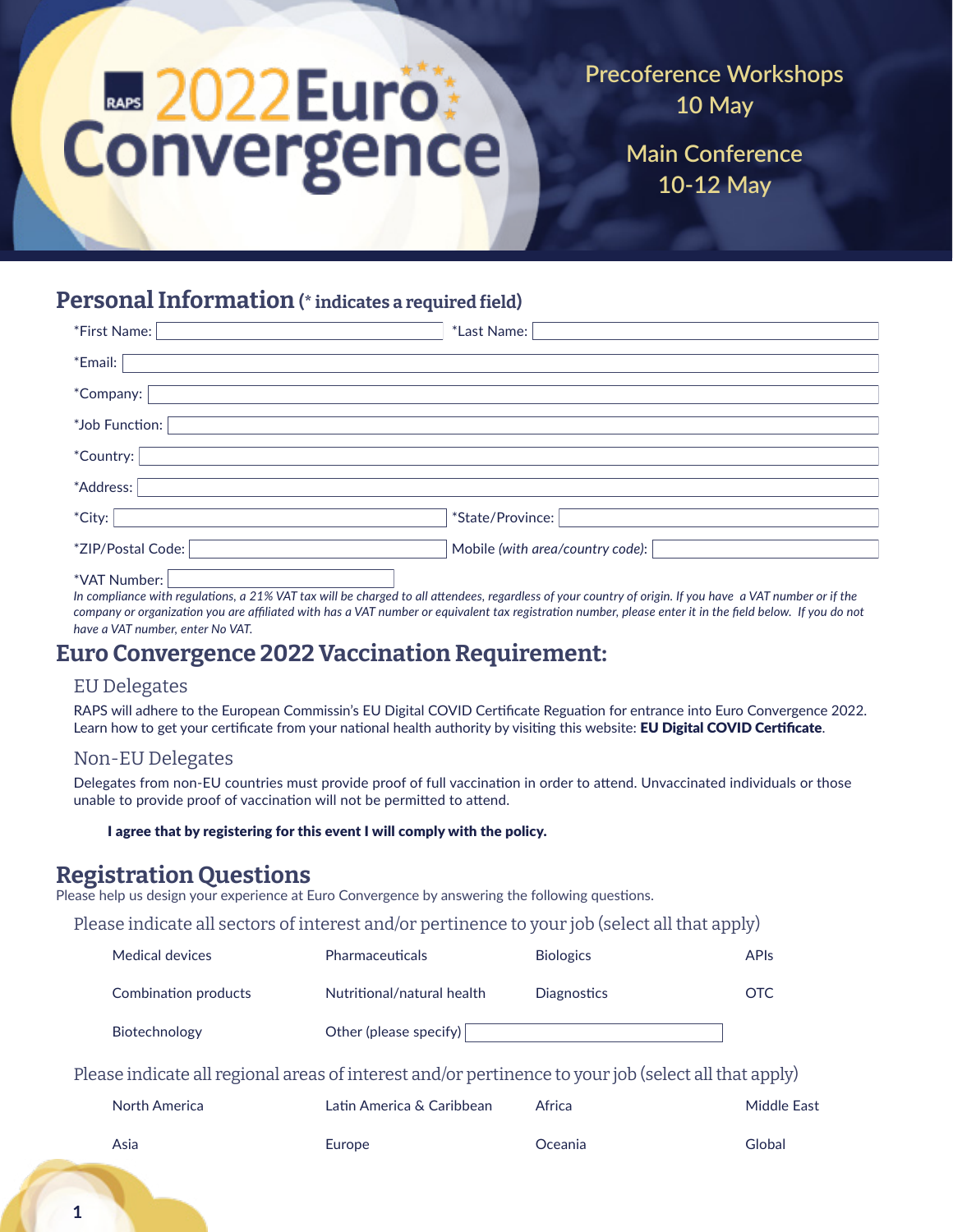## Please indicate all professional areas of interest and/or pertinence to your job (select all that apply)



| Advertising, promotion and labeling         | Audit/FDA inspection                   |
|---------------------------------------------|----------------------------------------|
| Chemistry, manufacturing and controls (CMC) | Clinical trials                        |
| Compliance                                  | Environmental                          |
| <b>Ethics</b>                               | FDA meeting and communication strategy |
| Preclinical study                           | Product lifecycle                      |
| Professional development/training           | Project management                     |
| Quality assurance and control               | Regulatory intelligence/policy         |
| Research, design and development            | Supply chain management                |
| Other (please specify)                      |                                        |

## Which job function most closely aligns with your current role?

| CEO/president                            | Vice president          |
|------------------------------------------|-------------------------|
| Executive director                       | Director                |
| Manager                                  | Project manager         |
| Specialist                               | Associate               |
| Coordinator                              | Consultant              |
| Professor/academic faculty               | Anaylst                 |
| Compliance officer                       | Consumer safety officer |
| Physician/pharmacist/health professional | Regulatory counsel      |
| Regulatory information specialist        | Student                 |
| Retired                                  | Other (please specify)  |

## Which job function most closely aligns with your current role?

| Academic institution   | Communications     | <b>CRO</b>                 |
|------------------------|--------------------|----------------------------|
| Consulting             | Government         | Hospital/medical practice  |
| Industry organization  | Laboratory         | Law firm                   |
| Media                  | Notified body      | Not-for-profit/association |
| Publishing             | Self-employed      | Software                   |
| Talent acquisition     | Training/education | <b>Translations</b>        |
| Other (please specify) |                    |                            |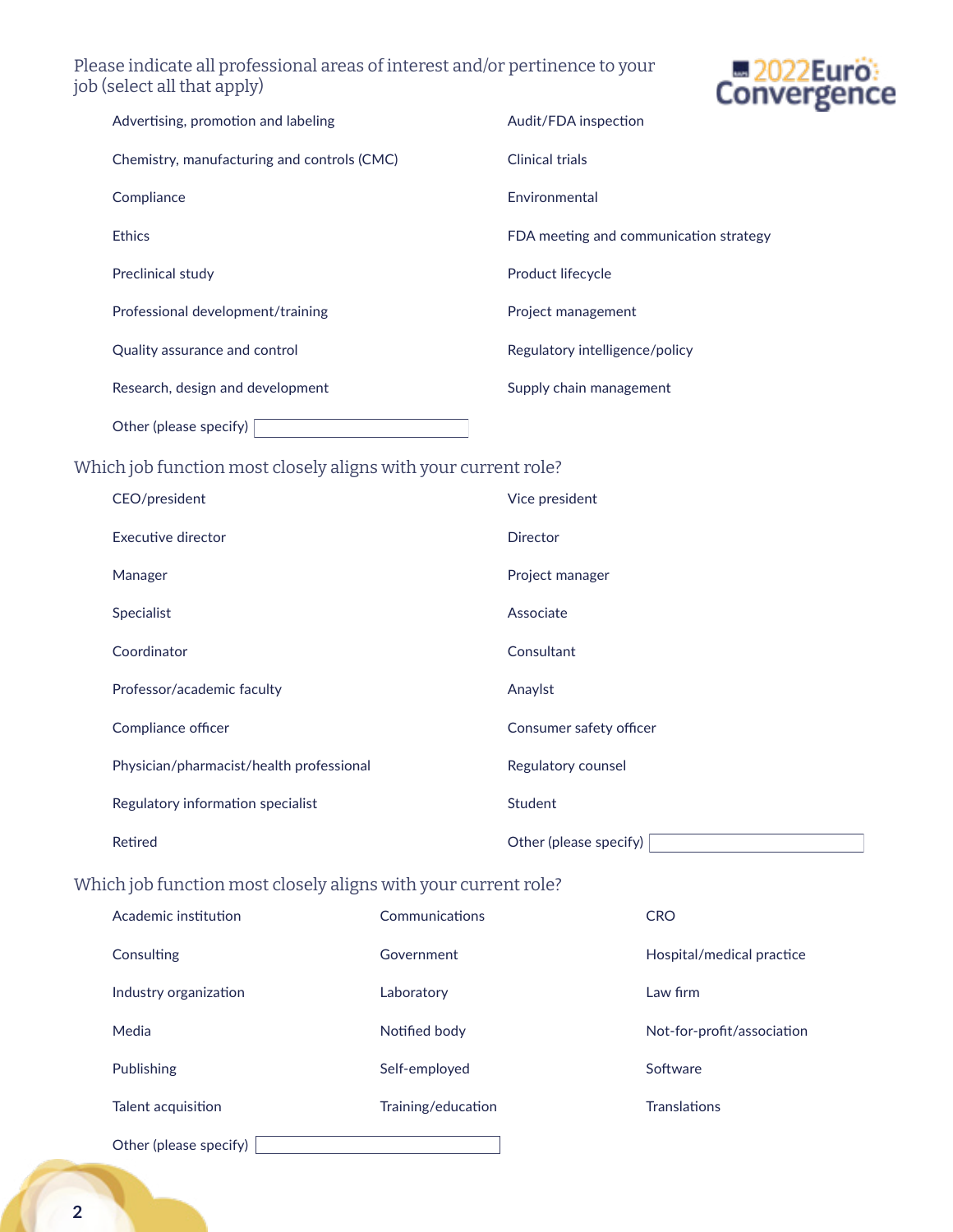What is your role relative to the purchase of regulatory technology, products and/or services? (select all that apply)



| Final decision maker         | Recommend products and/or specify new vendors |
|------------------------------|-----------------------------------------------|
| Influence purchase decisions | Research new products                         |
| No role                      |                                               |

What is your organisation's annual budget for regulatory products and services (excludes personnel)?

| Less than €25,000       | $€25.000 - €100.000$  | €100.001 - €250.000       |
|-------------------------|-----------------------|---------------------------|
| €250,001 - €500,000     | €500.001 - €1.000.000 | €1.000.001 - €2.500.000   |
| €2.500.001 - €5.000.000 | €5,000,001+           | Don't Know/Not Applicable |

Which of the following technologies, products and services do you plan to purchase in the next 12 months? Select all that apply.

| Biotechnology                     | Communications                       | Conformity assessments   |
|-----------------------------------|--------------------------------------|--------------------------|
| Consulting                        | Clinical research organization (CRO) | Education and training   |
| Legal                             | <b>Marketing</b>                     | Medical devices          |
| Notified body                     | Pharmaceutical                       | Recruitment and staffing |
| Regulatory information management | Regulatory intelligence              | Software                 |
| <b>Translation</b>                | Other (please specify)               |                          |

## Event Items

Please help us design your experience at Euro Convergence by answering the following questions.

Please indicate any special accessibility requirements needed during the event (select all that apply)

| Vision                                      | <b>Hearing</b> | Mobility                                                                                              |
|---------------------------------------------|----------------|-------------------------------------------------------------------------------------------------------|
| Other (please specify) $\vert$              |                |                                                                                                       |
| restrictions below (select all that apply): |                | In an effort to accommodate dietary needs, all food will be clearly labeled.  Please indicate dietary |
|                                             |                |                                                                                                       |

| Vegetarian | Vegan                  | <b>Gluten Free</b> |
|------------|------------------------|--------------------|
| Dairy Free | Other (please specify) |                    |

# Policies and Procedures and Data Use Policy

I accept the registration Policies and Procedures posted on the conference website https://www.raps.org/europe-2022/ and the Data Use Policy below."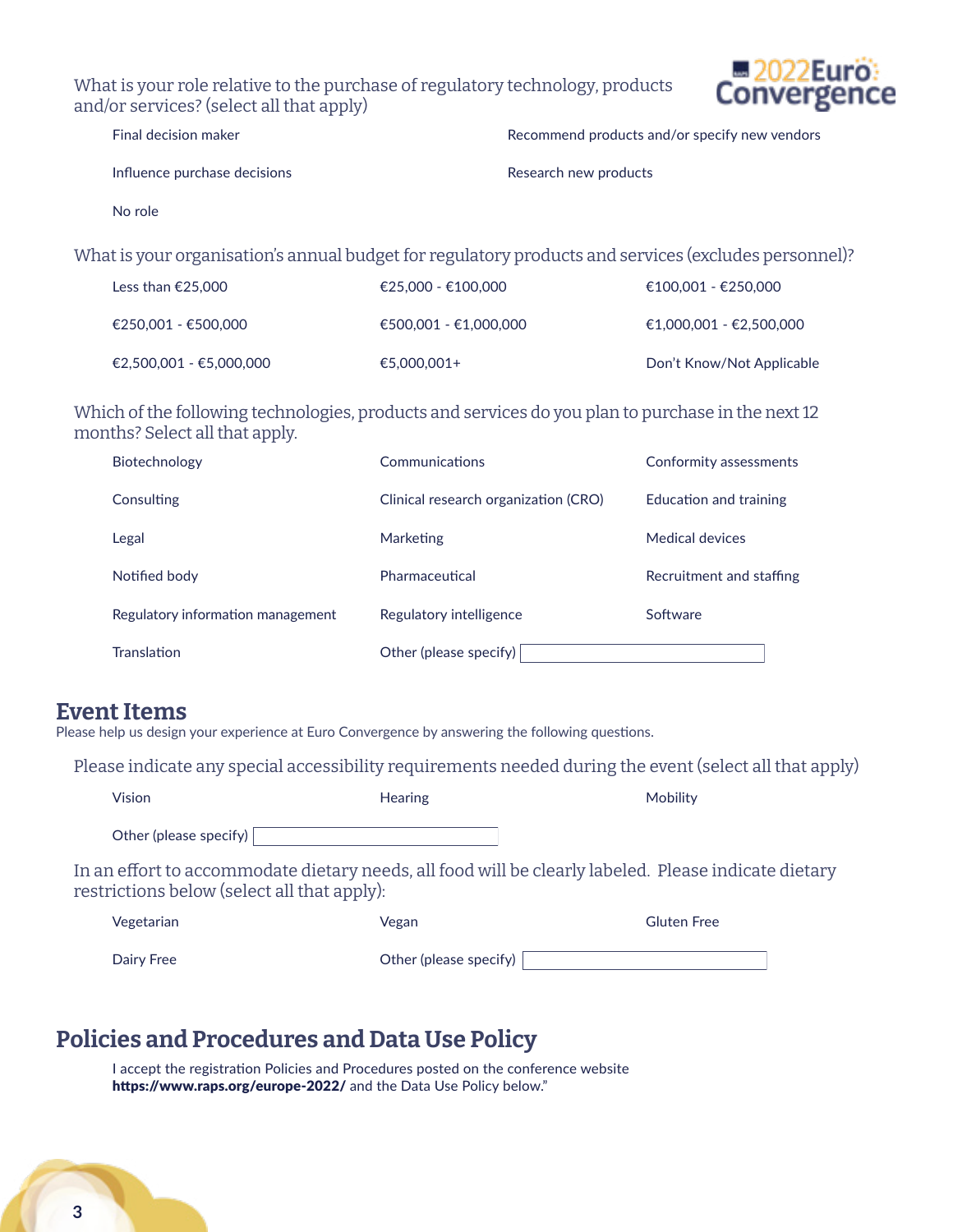## Data Use Policy

**By registering for this event, I provide consent that my profile will be stored with RAPS and shared with processors for the purpose of doing business with RAPS. I consent to receiving announcements from RAPS and that I can opt-out at any time by contacting RAPS.** 



**I am aware that my name and mailing address will be provided to event exhibitors and company and title may be shared with speakers and that I may opt out of communications with them at any time by contacting them directly.** 

**I also hereby understand and agree to the privacy policy provided on** https://www.raps.org/website/privacy-policy **(Effective 6 January 2021)** 

## Conference Registration Fees

**All fees are in Euros (€) and are exclusive of value added tax (VAT).** *Please note preconference workshops require a separate fee as indicated below the main conference pricing.*

| Select the appropriate category  | Until 28 April 2022 | 29 April-12 May 2022 |
|----------------------------------|---------------------|----------------------|
| <b>RAPS Member</b>               | (E)1,085            | (E)1,290             |
| <b>Enterprise Member</b>         | (E)975              | (E)1,160             |
| Gov't/Nonprofit/Emerging/Student | (€)725              | (E)865               |
| <b>Non-Member</b>                | (E)1,290            | (E)1,495             |

## Preconference Workshop Registration Fees

**(10 May 2022) All fees are listed in Euros (€), excluding value added tax (VAT).** *Please note preconference workshops are not included in the main conference pricing above.* 

| Select the appropriate category | <b>Until 28 April 2022</b> | 29 April-10 May 2022 |
|---------------------------------|----------------------------|----------------------|
| <b>RAPS Member</b>              | $(E)$ 565                  | $(E)$ 645            |
| <b>Enterprise Member</b>        | $(\epsilon)$ 510           | $(E)$ 580            |
| Non-Member                      | (€)670                     | (€)745               |

Select a full day workshop: *[Learn more about preconference workshops](https://www.eventscribe.net/2022/RAPSEuro2022/SearchByBucket.asp?pfp=Track&bm=Preconference+Workshop) Tuesday 10 May 2022* 

| Regulatory Leadership | Medical Writing for Pharmaceuticals |
|-----------------------|-------------------------------------|
|                       |                                     |

IVDR: Implementation Today, Learn from Early Adapters Implementing PMCF for Medical Devices

Complexity – Ambiguity – Uncertainty: A New Paradigm for the Regulatory Strategy

#### *Networking Party – Wednesday 11 May, 18:30 – 21:30*

Celebrate with your colleagues at the Heineken Experience in downtown Amsterdam. The networking party will be held on the top floor featuring a great view of the city, reception style food and drinks. Tickets are 75 $\epsilon$  per person.

Number of tickets